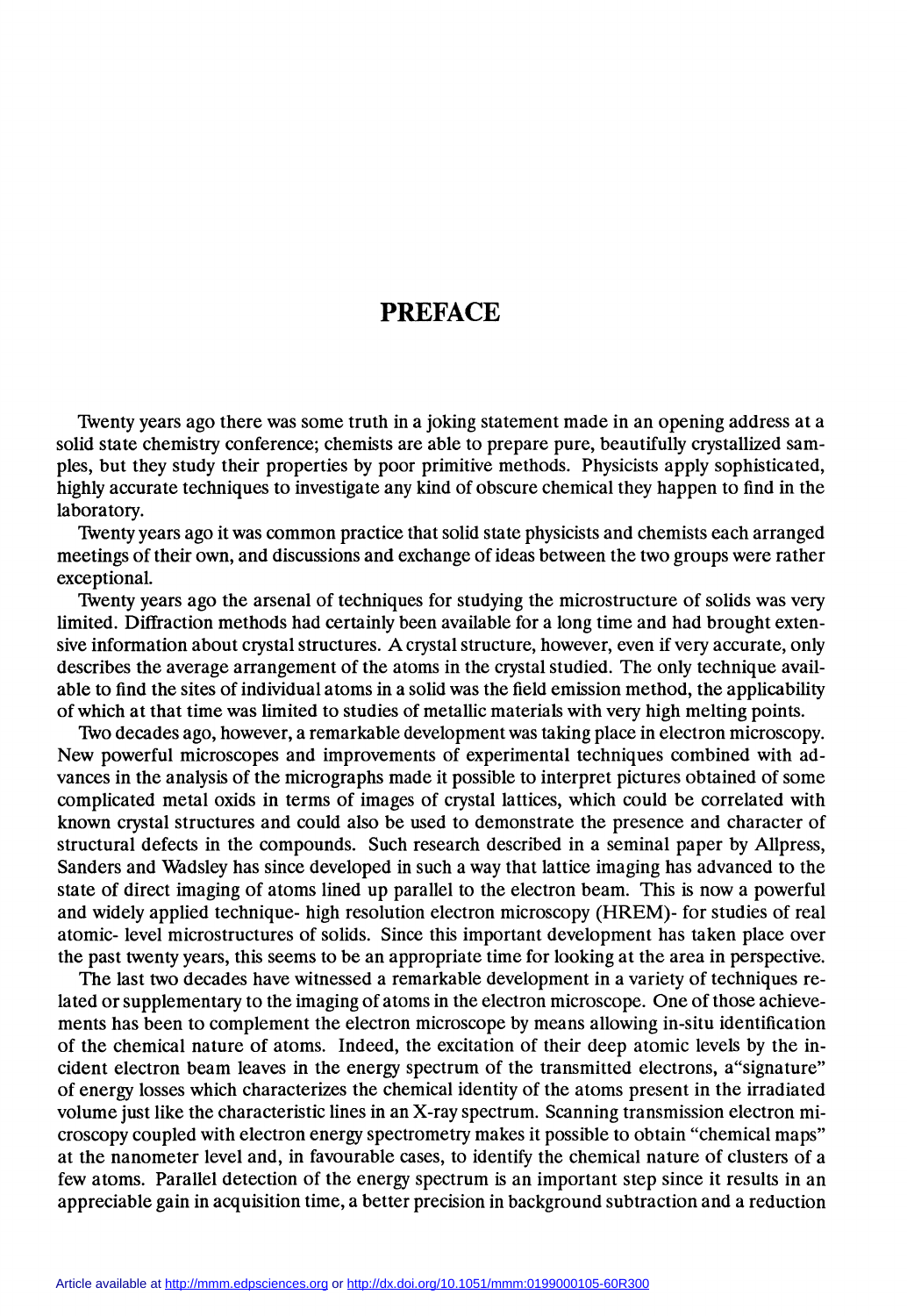in radiation damage.

With the "atom probe", field emission microscopy has accomplished a major evolution leading to a powerful tool for determining the chemical identity of atoms in-situ with atomic spatial resolution. This evolution is partly due to the current progress in technology which has produced sophisticated devices like the microchannel plate and also fast electronics, making easier the construction of time-of-flight mass spectrometers compensated for energy dispersion. Presently, it is possible to identify a single atom emitted as an ion by field evaporation from a given site on the surface of a needle-point sample. In parallel, sample preparations have been improved (pulsed electrolytic polishing) so that the applicability of the method is now extended to many metals and alloys. Field evaporation also gives a means for progressively removing atomic layers, allowing an in-depth exploration of the sample. Using electron microscopy on needle-point samples serves to locate areas of interest; segregations at grain boundaries offer striking examples of what can be observed by this combination of techniques.

The study of surface topography and of electronic surface properties at the atomic level has made a remarkable leap forward with the advent of the scanning tunnel microscope, followed a few years later by the scanning force microscope. There is a great deal of activity in building laboratory systems and in exploring applications. Throughout the contributions to this conference, it is interesting to see how the technique is used to examine the build-up of a layer of adsorbed atoms. Although atomic resolution is still stressed as the most important feature, emphasis is also put on the necessity of using a wide field of view by means of large scan windows with a concomitant increase of acquisition time.

The growing interest in microstructure studies has been strongly accelerated by the discovery of new groups of solid materials with unexpected new properties. An extensive exploration of the architecture of compounds exhibiting mixed valence, bidimensionality and superconductivity at high temperatures is going on, in which HREM plays an essential role. Similarly a large variety of quasicrystalline intermetallic compounds have been investigated, in a search for knowledge about the nature (deterministic or random) of the tiling, the thermodynamic stability and possible phase transitions. One of the major points coming out from the discovery of this new state of organization of matter is the following: what we call a crystal is a structure resulting from a long range order organization. As a consequence, translation property is not the only requirement for the building of a crystal. It is also worthwhile to note that high resolution microscopy has been remarkably successful in the study of defects and of their interactions with grain boundaries.

The present conference was arranged to bring together physicists, chemists, metallurgists and other scientists interested in the microstructure of solids. Some of the participants would hardly have met at ordinary scientific meetings. It was gratifying to find that lively discussions took place across the discipline borders and that the very difference in background and experience of the participants did not hinder the exchange of ideas but rather helped to enrich the discussions.

The conference has been a joint undertaking by the Royal Swedish Academy of Sciences and l'Académie des Sciences de l'Institut de France. It is the third meeting on subjects related to solid state research arranged within an agreement on scientific exchange and cooperation between the two academies, signed in May 1983. The two previous ones, on Advances in Powder Diffraction Crystallography, and on Preparation and Property Characterization of Crystalline Inorganic Materials, took place in Stockholm in 1985, and in Saint-Léonard des Bois, close to Le Mans in 1987, respectively. A particular feature of the present conference has been that it, as was the case also with the 1987 meeting, was followed by study visits of the guest participants to laboratories in the host country, selected individually so as to best suit mutual interests.

The conference and the subsequent study tours were organized in a very successful way by a commitee comprising Dr. J.O. Bovin (Lund) and Prof. G. Ferey (Le Mans), L. Kihlborg (Stockholm) and R. Portier (Vitry). In several respects the staff of l'association Franco-Suédoise pour